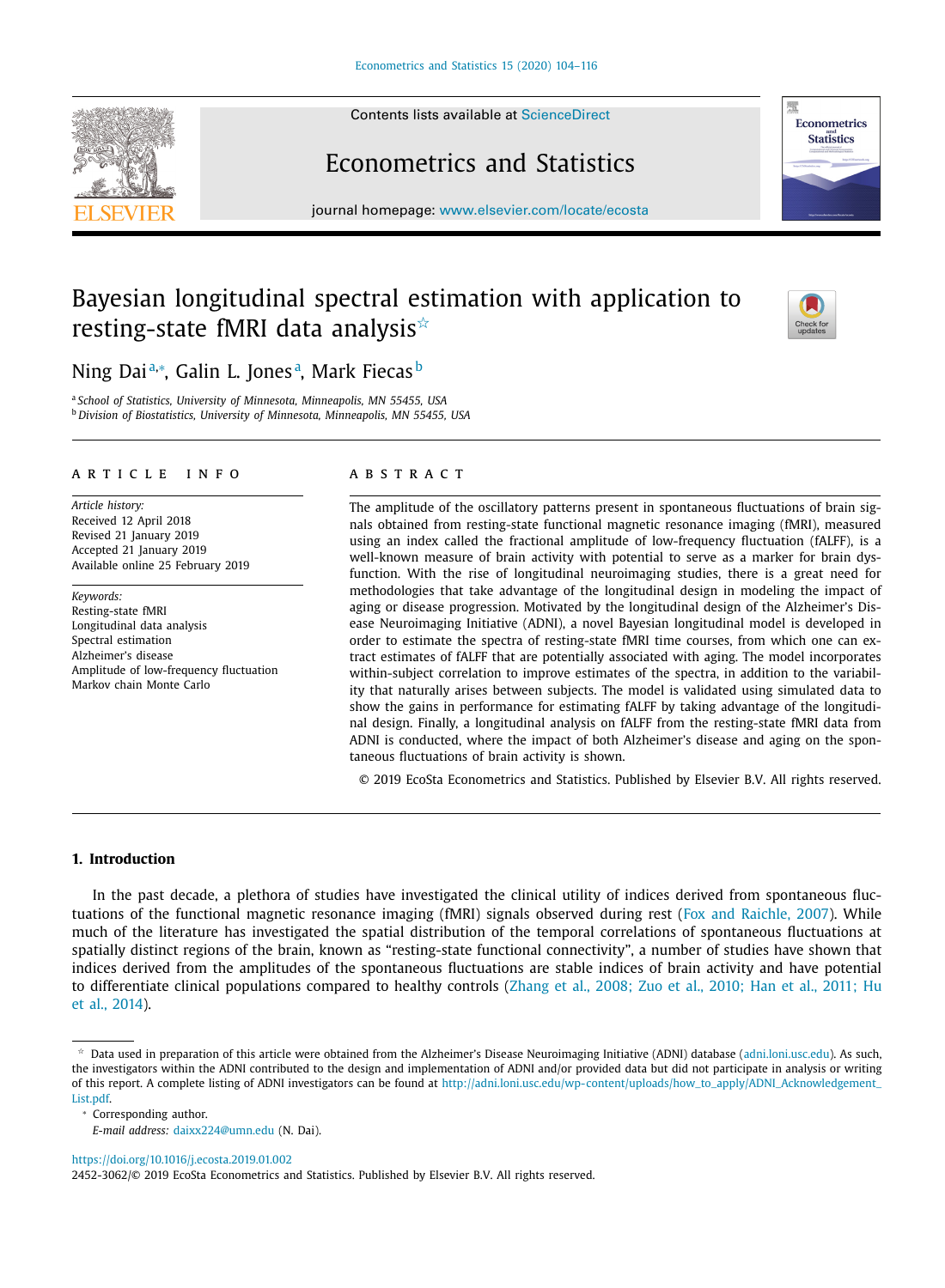Specifically, an index called amplitude of low-frequency fluctuation (ALFF) of the resting-state fMRI signal has been suggested to reflect the intensity of regional spontaneous brain activity (Zang et al., [2007\)](#page-12-0). This index is based on prior restingstate fMRI studies that showed low frequency components of the fMRI signals are closely related to spontaneous brain activities in the bilateral visual areas [\(Lowe](#page-11-0) et al., 1998), the bilateral auditory areas [\(Cordes](#page-11-0) et al., 2000), the language systems [\(Hampson](#page-11-0) et al., 2002), and the default mode network (DMN) [\(Greicius](#page-11-0) et al., 2003). It has been shown that ALFF is significantly higher within the DMN as well as in non-specific areas, which might be due to higher physiological noise in these areas inflating fluctuations across the entire frequency range and thus inflating ALFF (Zang et al., [2007\)](#page-12-0). Seeking to provide a more stable index, Zou et al. [\(2008\)](#page-12-0) proposed a fractional ALFF (fALFF) approach which selectively enhances signals from cortical regions associated with brain activity while suppressing artifacts from non-specific areas.

Both ALFF and fALFF are indices derived from the spectrum of the resting-state fMRI time courses. The spectrum of a time series is based on the Fourier transformation of the time series, and it quantifies the strength of the variations in the oscillations in the signal as a function of frequency. Thus, the amplitudes of the oscillations within a frequency band of interest can be obtained from the square root of the spectrum evaluated at that frequency band. Specifically, ALFF is defined as the square root of the spectrum averaged across the low-frequency range (0.01–0.08 Hz), while fALFF is the ratio of the square root of the spectrum summed over the low-frequency range to that of the entire frequency range. In practice, both ALFF and fALFF are calculated using an estimate of the spectrum of an fMRI signal.

As the human brain is a constantly changing and developing organ, longitudinal fMRI studies, in which subjects undergo a scan and are measured repeatedly over time, are essential to gain a better understanding of the processes that impede and affect normal development as well as the progression of disease. Compared to cross-sectional studies, longitudinal designs increase statistical power, help identify predictors of change, and distinguish between- and within-subject variation. Despite these design advantages, longitudinal studies can be methodologically challenging mainly because we must account for the correlation between the repeated measures, which only exacerbate the modeling challenges already inherent in fMRI data [\(Skup,](#page-12-0) 2010). While there has been work on analyzing longitudinal neuroimaging data of other modalities such as DTI (Goldsmith et al., 2012; [Zipunnikov](#page-11-0) et al., 2014), PET (Chen and DuBois [Bowman,](#page-11-0) 2011; Hyun et al., 2016), and structural MRI [\(James](#page-11-0) et al., 2011; Skup et al., 2012), these models are not applicable to fMRI data because they do not deal with time series data. A recent work on longitudinal fMRI methodology by Hart et al. [\(2018\),](#page-11-0) however, was developed for functional connectivity analyses, and cannot be generalized to model fALFF in a longitudinal manner.

Our primary goal is to develop a longitudinal model for fALFF. To this end, we begin by developing a longitudinal model for the spectrum of fMRI time series. To our knowledge, existing statistical methodologies for estimating the spectrum of time series data are only appropriate for cross-sectional designs. As a result, existing methodologies for estimating fALFF are inappropriate because they do not account for the longitudinal design, leading to biased or inefficient estimates as well as misleading statistical inferences. To address these issues, we introduce a Bayesian longitudinal model that estimates the spectrum of the fMRI time series obtained from multiple visits while accounting for the longitudinal design. The proposed method utilizes additional longitudinal information and enables the characterization of functional changes that occur over time in the low frequency oscillations in the brain.

The rest of the paper is organized as follows. In Section 2, we describe the novel Bayesian longitudinal model with an accompanying computational strategy for spectral estimation. We further apply the proposed method to the Alzheimer's Disease Neuroimaging Initiative (ADNI) data and conduct a resting-state fMRI analysis and inference using fALFF. The performance of the proposed method is examined in a simulation study. [Section](#page-6-0) 3 presents the results of the ADNI data application and the simulation study. We end with a discussion and conclusions in [Sections](#page-9-0) 4 and [5,](#page-9-0) respectively.

#### **2. Methods**

## *2.1. Experimental data and analysis overview*

Our primary goal is to model aging effects in the low frequency oscillations of spontaneous brain activity, which we quantified using fALFF, and to investigate how Alzheimer's disease (AD) moderates the association between fALFF and aging. We selected 8 regions of interest (ROIs): bilateral posterior cingulate (PCC), precuneus (PCU), supplementary motor area (SMA), and putamen (PU). These ROIs were selected based on previous cross-sectional studies on the association between AD with fALFF and aging with fALFF [\(Greicius](#page-11-0) et al., 2004; Hu et al., 2014; Ren et al., 2016). ROI-level time series were obtained by averaging all the time series within an ROI.

We applied the proposed Bayesian longitudinal model to a subset of the ADNI data. The resting-state fMRI images were collected at baseline, 3 months from baseline, 6 months from baseline, 12 months from baseline, and annually thereafter. The data consists of patients with AD and those who were cognitively normal (CN). To better separate the groups, only patients that remained in one group for the entirety of the follow-up were considered in our analysis. We focused our attention on late-onset AD and included only patients that were 65 years of age or older at baseline (van der Flier et al., 2017; Holland et al., 2012). To study the [longitudinal](#page-11-0) trend within subject, only patients having at least two visits were considered. The remaining CN group consists of 106 visits from 25 patients with each patient having between 2 and 6 visits. The AD group consists of 72 visits from 19 patients with each patient having between 2 and 5 visits. The average age is 75.74 for the CN group with a range of 65.2–90.9. The AD group average age is 77.17 with a range of 68.3–88.6.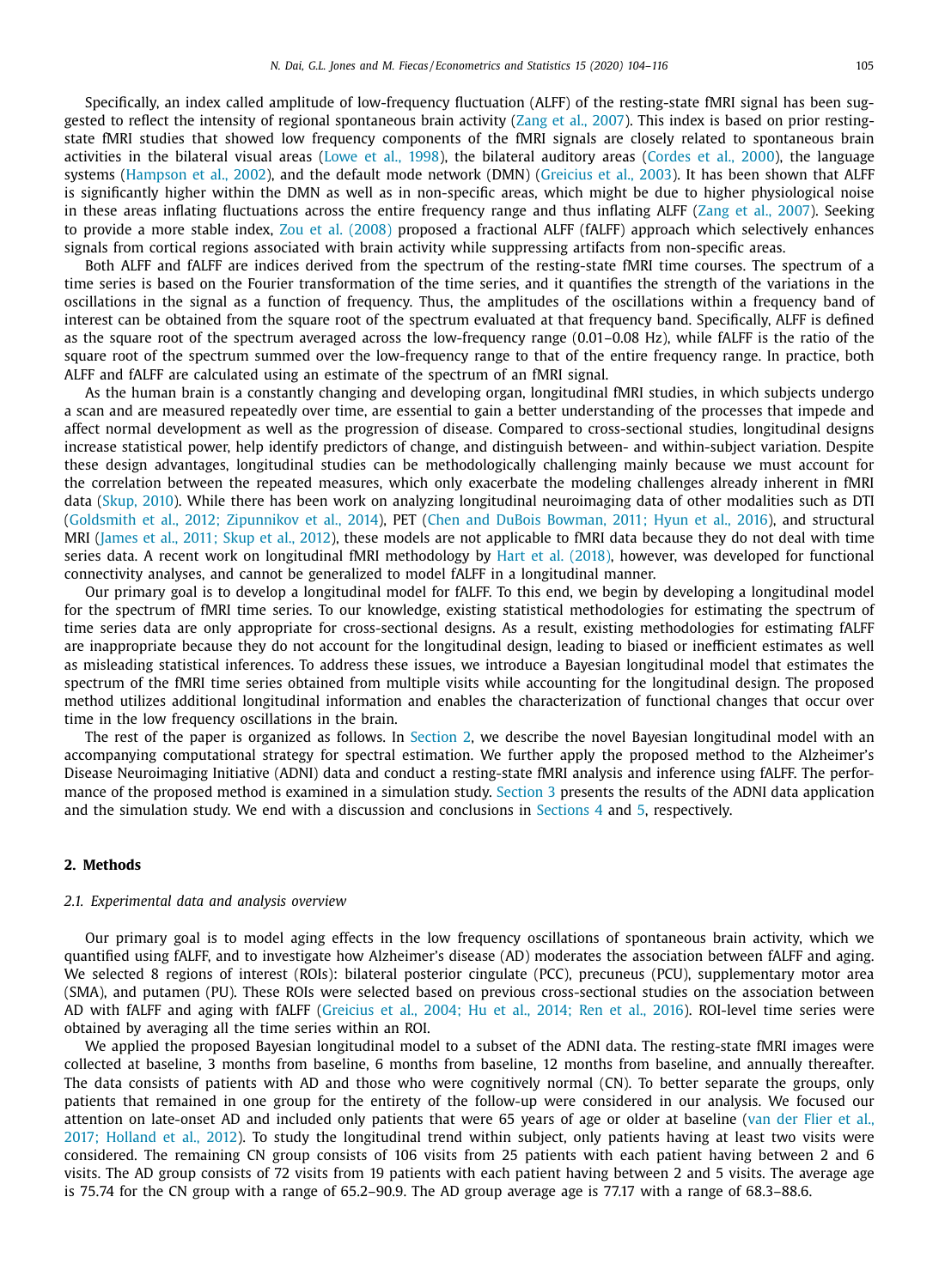<span id="page-2-0"></span>

**Fig. 1.** A workflow chart of the fALFF analysis procedure using the proposed Bayesian longitudinal spectral estimation model.

We discarded the first 6 volumes of each functional time series to allow for magnetization equilibrium and for the adaptation of the subjects to the scanning situation. The remaining 134 volumes were preprocessed using both FSL (version 5.0.9, [https://fsl.fmrib.ox.ac.uk/\)](https://fsl.fmrib.ox.ac.uk/) and AFNI (version 17.0.15, [https://afni.nimh.nih.gov/\)](https://afni.nimh.nih.gov/). The preprocessing steps were as follows. We (1) applied motion correction to the images using FSL's mcflirt (rigid body transform; cost function normalized correlation; middle volume was used as reference volume) and then (2) normalized the images into the Montreal Neurological Institute space using FSL's flirt (affine transform; cost function correlation ratio). We used FSL's fast to (3) obtain a probabilistic segmentation of the brain to obtain white matter and cerebrospinal fluid (CSF) probabilistic maps, thresholded at 0.75. Using FSL's fslmaths, we (4) spatially smoothed the volumes using a Gaussian kernel with FWHM = 5 mm. We used AFNI's 3dDetrend to (5) remove nuisance signals, namely the six motion parameters, white matter and CSF signals, and the global signal. Finally, (6) the linear trend was removed from each time series using linear regression.

We provide below a sketch of our data analysis steps as shown in Fig. 1. First, we calculated the log periodogram of each preprocessed time series. For each subject, we obtained a series of log periodograms, one for each visit [\(Fig.](#page-5-0) 3). Second, for each subject separately, we used the proposed longitudinal model to jointly estimate the spectra across visits. Based on the estimated spectrum for each visit, we calculated the fALFF as described in [Section](#page-0-0) 1. Third, we carried out group analysis using the estimated values of fALFF for all subjects and all visits to investigate how fALFF is associated with aging and AD.

#### *2.2. Longitudinal spectral estimation model*

We describe our longitudinal model for a single subject with *V* visits, and then we will describe our modeling strategy for all subjects. In the following, we fit our model to each ROI independently. For a given subject, let  $\mathbf{x}_v = (x_{v1}, \dots, x_{vK})^\top$  denote the ROI-level time series observed at the *v*th visit, where *K* is the number of observed time points, and let  $f_\nu(\cdot)$  denote its spectrum. Define the vector of the Fourier frequencies  $\boldsymbol{\omega} = (\omega_0, \omega_1, \dots, \omega_{K-1})^\top$ , where  $\omega_k = k/K$ , for  $k = 0, \dots, K-1$ . Our modeling approach begins with the visit-specific periodogram  $I_\nu(\omega)$  to estimate the spectrum, which we can obtain by transforming the time series to the frequency domain using the fast Fourier transform (FFT) [\(Shumway](#page-12-0) and Stoffer, 2011). Our longitudinal spectral estimation method is motivated by the framework developed by Rosen et al. [\(2012\),](#page-12-0) where the spectrum was modeled on the log scale. To this end, let  $g_v = \log(f_v(\omega))$  and  $y_v = \log(f_v(\omega))$ , and consider the Whittle likelihood [\(Whittle,](#page-12-0) 1957)

$$
p(\mathbf{y}|\mathbf{g}) = \prod_{v=1}^{V} p(\mathbf{y}_v|\mathbf{g}_v) \propto \exp\left[-\frac{1}{2}\mathbf{1}_{VK}^\top \{\mathbf{g} + \exp(\mathbf{y} - \mathbf{g})\}\right],\tag{1}
$$

where  $\mathbf{y} = (\mathbf{y}_1^\top, \dots, \mathbf{y}_V^\top)^\top$ ,  $\mathbf{g} = (\mathbf{g}_1^\top, \dots, \mathbf{g}_V^\top)^\top$ , and  $\mathbf{1}_{V\!K}$  is a VK-vector of ones.

We model the log spectrum at each visit using smoothing splines,  $\mathbf{g}_v = \alpha_v \mathbf{1}_K + B\beta_v$ , where the scalar  $\alpha_v$  is the constant component and *Bβ*<sup>*v*</sup> captures the nonlinear and smooth component. The columns of *B* are  $\sqrt{2}\cos(2j\pi\omega)$  for *j* = 1, ..., *J*, i.e., the Demmler–Reinsch basis functions [\(Eubank,](#page-11-0) 1999; Rosen et al., 2012) and  $\beta_v = (\beta_{v1}, \dots, \beta_{vJ})^{\top}$  is a vector of spline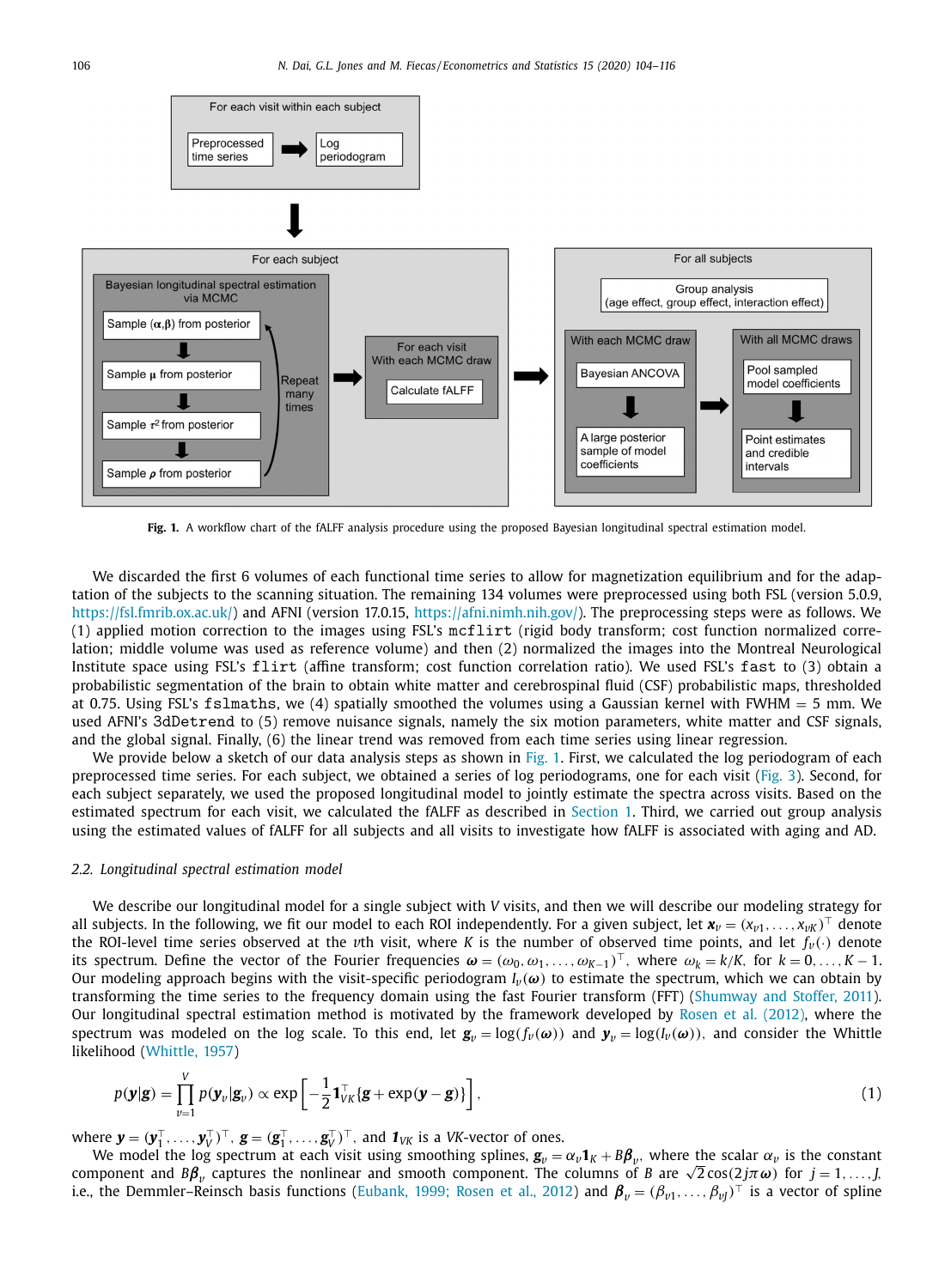coefficients. For computational efficiency, we retain only the first  $J = 6$  basis functions, corresponding to the  $J = 6$  largest eigenvalues. In our analysis, we considered  $J = 8$  and  $J = 10$  and observed a negligible difference, while using  $J = 5$  led to an over-smoothed estimate.

The above described visit-specific models. To model the spectra across visits, we use the Whittle likelihood in Eq. [\(1\)](#page-2-0) and prior distributions on the spline coefficients to induce correlation in the spectra across visits.

#### *2.3. Priors and posteriors*

To jointly estimate the spectra across visits, the prior on the spline coefficients  $\pmb{\beta}=(\pmb{\beta}_1^\top,\ldots,\pmb{\beta}_V^\top)^\top$  is set to be dependent across visits. To allow for modeling unevenly spaced visits, we choose the continuous-time AR(1) correlation structure, i.e., the AR decay with respect to the elapsed time, as opposed to visit count. Let  $\eta_v$  be the elapsed time between the  $v$ th and  $(\nu + 1)$ th visits, where  $\nu = 1, \ldots, V - 1$ , and further define  $\eta = (\eta_1, \ldots, \eta_{V-1})^\top$ . Then let  $R_\eta(\rho)$  denote the correlation matrix, whose diagonal entries are all ones and the  $(u, v)$ th or  $(v, u)$ th entry is  $\rho^{n_u+\cdots+n_{\nu-1}}$  for all  $1 \le u < v \le V$ . This term captures the dependence between multiple visits from the same subject. Other correlation structures are possible.

Within a visit, the spline coefficients are assumed independent and centered at a spline-basis-function-specific mean  $μ$ , whose *j*th element corresponds to the *j*th spline basis function, where  $j = 1, \ldots, J$ . This is different from the prior in Rosen et al. [\(2012\)](#page-12-0) which is centered at zero. Our modification guarantees that, within each subject, the coefficients across visits will shrink towards the subject's log spectrum averaged across all visits instead of shrinking to zero, which corresponds to the undesirable consequence of the spectrum shrinking to a flat line.

In contrast to the spline coefficients, the prior on the constant components  $\boldsymbol{\alpha} = (\alpha_1, \dots, \alpha_V)^\top$  is independent across visits. This is not only for the sake of simplicity, but also because we are more interested in how the distribution of power across frequencies, which is captured by the nonlinear component *Bβ<sup>v</sup>* for each visit *v*, varies across visits compared to the overall level, represented by  $\alpha_v$ .

The likelihood [\(1\)](#page-2-0) and the prior [\(A.1\)](#page-10-0) (see [Appendix](#page-10-0) A) give rise to a posterior distribution  $p(\alpha, \beta, \mu, \tau^2, \rho | y)$  which we want to use for inference. However, the posterior is analytically intractable and hence we are forced to use Markov chain Monte Carlo (MCMC) to estimate posterior quantities of interest. The required conditional posterior distributions are given in [Appendix](#page-10-0) B. Details of our MCMC algorithm are provided in [Appendix](#page-11-0) C.

To reduce the computational cost, we used the Hamiltonian Monte Carlo (HMC) [\(Neal,](#page-12-0) 2011) instead of random walk Metropolis-Hastings as the sampling scheme. This is because HMC proposals are less correlated and converge to the posterior distribution more rapidly, and thus it takes fewer iterations to achieve the same level of precision of estimating the posterior mean.

Ideally, the number of leapfrog steps and the stepsize in HMC need to be tuned on a case-by-case basis to achieve good performance, where the optimal acceptance rate is 65% [\(Neal,](#page-12-0) 2011). For ease of computation, we tuned the parameters on a subset of the experimental data and then used the same parameter values on all data. In our analysis, the number of steps and the stepsize in sampling  $({\alpha}^{\top}, {\beta}^{\top})^{\top}$  were 15 and 0.065 respectively, with an acceptance rate ranging from 0.43 to 0.86. For simulating  $\rho$ , the number of steps and the stepsize were 10 and 0.13 respectively, with an acceptance rate ranging from 0.51 to 0.78. We also assessed performance by examination of trace plots, density plots, and autocorrelation plots, all of which indicated fast mixing of the Markov chain simulation. In addition, multivariate effective sample size (ESS) calculations (Vats et al., 2018; Dai and [Jones,](#page-12-0) 2017) indicated that a burn-in of 100 was sufficient in the data [application.](#page-11-0) See Flegal et al. (2008) and Geyer [\(2011\)](#page-11-0) for more on this approach.

To determine when to terminate the simulation, we used the relative standard deviation fixed-volume sequential stopping rule (Vats et al., [2015\)](#page-12-0), where the multivariate initial sequence method (Dai and [Jones,](#page-11-0) 2017) was implemented to assess the Monte Carlo error. Analyses were performed in R 3.3.3 (R Core [Team,](#page-12-0) 2017) using the mcmcse package [\(Flegal](#page-11-0) et al., 2017). Note that implementing the sequential stopping rule itself is time-consuming, especially when the number of visits and the number of spline coefficients are not small. Indeed, in our data application, it was impractical to compute the sufficient number of iterations for all subjects. Therefore, we performed the calculation on a subset of the experimental data and found out that when the number of iterations was 20,000, the estimated multivariate ESS was greater than 5300. We then applied the same setting, 20,000 iterations to all data. The MCMC algorithm took about 50 s for one subject.

#### *2.4. Data analysis*

To study how fALFF depends on covariates, population-level modeling is essential. However, the proposed spectral estimation method applies to individual subjects. The computational burden is one of the main barriers to extending the proposed method to multisubject modeling. On the other hand, single-subject modeling is more flexible as it does not assume that different subjects have similar smoothness across visits. Therefore, we decided to keep the spectral estimation model at the single-subject level.

For each subject independently, we estimate the spectra using our Bayesian longitudinal model, and then calculate the fALFF based on each estimated spectrum as described in [Section](#page-0-0) 1. Then to model fALFF at the population level, we combined the longitudinal subject-specific results in a regression analysis. The two-stage formulation of the full procedure is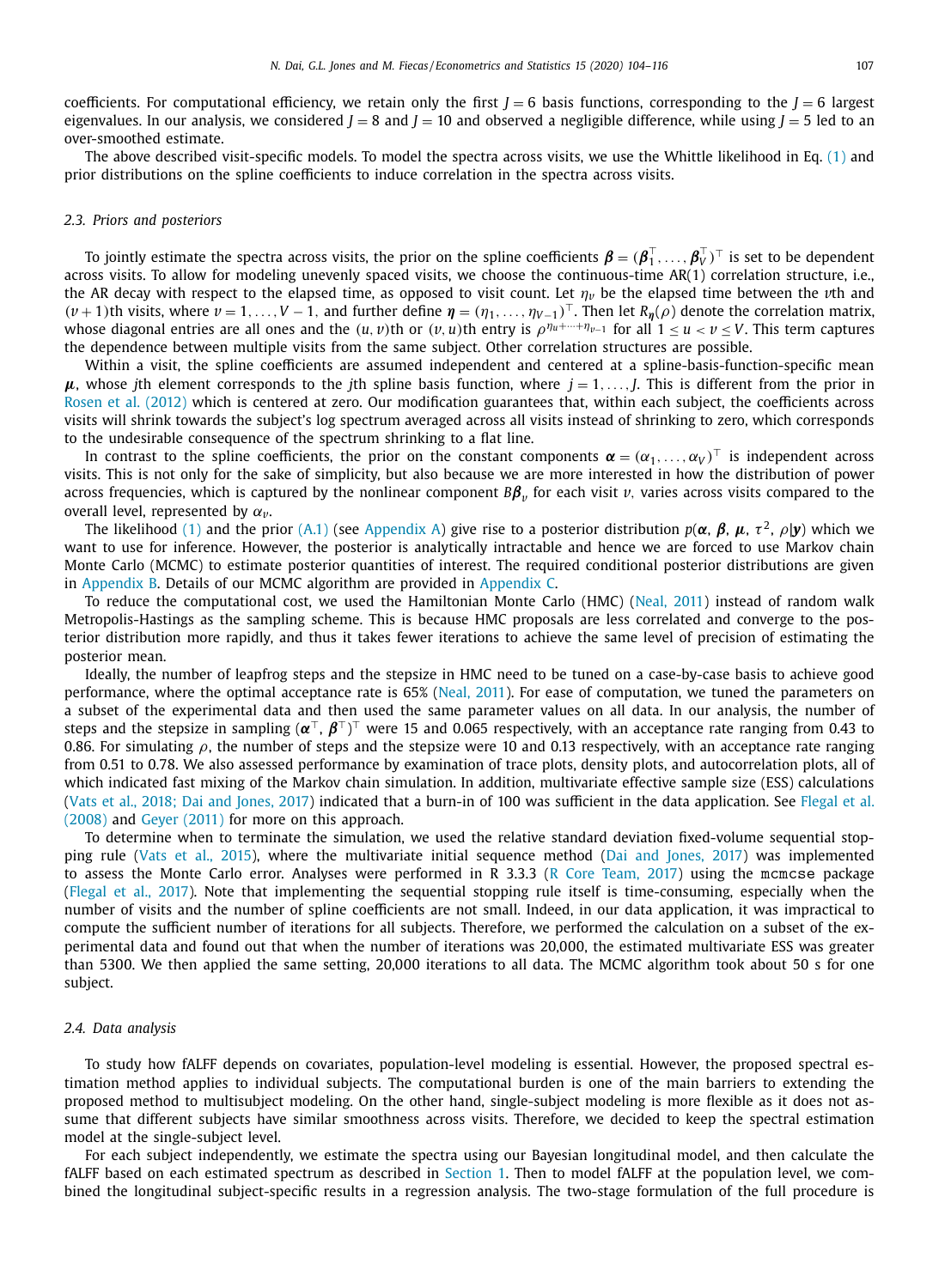<span id="page-4-0"></span>briefly described below and demonstrated in a workflow chart in [Fig.](#page-2-0) 1. More details are provided in Sections 2.4.1 and 2.4.2.

- 1. At the subject level,
	- (a) we conducted the proposed Bayesian model for longitudinal spectral estimation via MCMC;
	- (b) we calculated the fALFF value for each visit and with each MCMC draw.
- 2. At the population level,
	- (a) we fit a Bayesian regression model with each MCMC draw of fALFF;
	- (b) we pooled the posterior samples of regression model coefficients from all MCMC draws and then used the pooled sample for inference.

## *2.4.1. Subject-level analysis*

We implemented the proposed Bayesian model for longitudinal spectral estimation on each subject. The elapsed time used in the correlation structure of the spline coefficients was taken in units of 3 months, which is the shortest and most common time interval in the ADNI data.

For each subject, at each MCMC iteration, we computed the spectra of all visits using the sampled parameters and further obtained the fALFF values. Recall from [Section](#page-0-0) 1 that fALFF is computed as the ratio of the square root of the spectrum summed over the low-frequency range to that of the entire frequency range. Instead of averaging over a sampled Markov chain, we retained all the MCMC draws of fALFF to accurately capture the variance in spectral estimation.

#### *2.4.2. Population-level analysis*

To investigate how fALFF depends on covariates, we performed regression analysis, making use of all the MCMC iterations obtained at the subject level. Specifically, we fit a Bayesian regression model, separately using each MCMC draw of the fALFF values of all subjects and visits. Priors were selected to ensure that the posterior of the regression coefficients and the error variance was tractable so that sampling from the posterior was easy and fast.

Let  $\gamma$  and  $\sigma^2$  denote the vector of the regression coefficients and the error variance, respectively. The prior takes the form  $p(\gamma, \sigma^2) = p(\sigma^2)p(\gamma|\sigma^2)$ , where  $p(\sigma^2) \propto \sigma^{-1}I(\sigma^2 \leq c_\sigma^2)$  for some  $c_\sigma^2$  is induced from a uniform prior on  $\sigma$  [\(Gelman,](#page-11-0) 2006). The conditional prior  $p(\boldsymbol{y}|\sigma^2)$  is a normal distribution  $\boldsymbol{y}|\sigma^2 \sim N(\hat{\boldsymbol{y}}, \sigma^2 I)$ , where  $\hat{\boldsymbol{y}}$  is a hyper-parameter. A popular datadriven value of *γ*ˆ is the ordinary least squares estimate. Let *ψ* and *X* denote the vector of response values and the design matrix, respectively. Then the posterior can be written as  $p(\gamma, \sigma^2 | \psi, X) = p(\gamma | \sigma^2, \psi, X) p(\sigma^2 | \psi, X)$ , where the two factors correspond to the densities of *N*( $\hat{\mathbf{y}}$ ,  $\sigma^2(X^T X + I)^{-1}$ ) and an inverse gamma distribution *IG*(( $n - 1$ )/2, ( $\hat{\mathbf{y}}^T \hat{\mathbf{y}} = \hat{\mathbf{y}}^T X^T X \hat{\mathbf{y}}$ )/2) truncated at  $\sigma^2 \in (0, c_{\sigma}^2]$ , and *n* is the length of  $\psi$ .

With each MCMC draw, we obtained a large posterior sample of the regression coefficients. We then pooled the samples from all MCMC draws. The pooled sample reflects both sources of variation in estimating the effects: (1) the error in spectral estimation, reflected in the MCMC draws obtained at the subject level, and (2) the error in estimating the regression coefficients, reflected in the posterior samples obtained at the population level. Therefore, using the pooled sample for inference enables us to properly account for the errors and to assess effects. A Bayesian point estimate for each regression coefficient was computed as the average of the pooled sample. Further a credible interval was constructed by taking the corresponding sample quantiles.

An alternative to using all MCMC draws is to average across the simulated Markov chain. This approach is in accord with the literature on fALFF analysis where the smoothed periodograms are used as the true spectra. However, this approach ignores the variation introduced in spectral estimation, resulting in unreasonably narrow credible intervals for the effects and inflated false positive rates. Using all MCMC draws can address these issues effectively, but poses computational challenges, which we were able to manage by using parallel computing and HMC.

In our application, we considered the ANCOVA model with fALFF as the response, age as a continuous predictor, AD status as a group effect, and an interaction term for age and AD status. To put the main coefficients on the same scale, we centered age at 75 years old and then divided it by 10 years. The interaction coefficient reflects the difference between AD and CN in the change of fALFF per 10 years.

#### *2.5. Simulation experiment*

We examined the performance of the proposed method via a simulation experiment. To simulate realistic ROI-level time series, we randomly selected a CN subject "002\_S\_5230" and an AD subject "006\_S\_4153" from the ADNI dataset. The time series in the left PCU were detrended and the spectra were estimated using the proposed Bayesian longitudinal method. We used the estimated spectra of the first three visits of both subjects as the true group-level spectra to simulate data. Therefore, the simulated data was ensured to be close to the ADNI data. Then we jittered the ground truth to add subject-specific variability. The data generating process is described below, and demonstrated via a workflow chart in [Fig.](#page-5-0) 2.

1. We jittered the estimated spline coefficients of the first three visits of both subjects "002\_S\_5230" and "006\_S\_4153" 20 times by adding 20 different random samples from a normal distribution with mean zero and a small variance to the estimated spline coefficients. Consequently, each subject generated 20 sets of spline coefficients, with each set having 3 visits.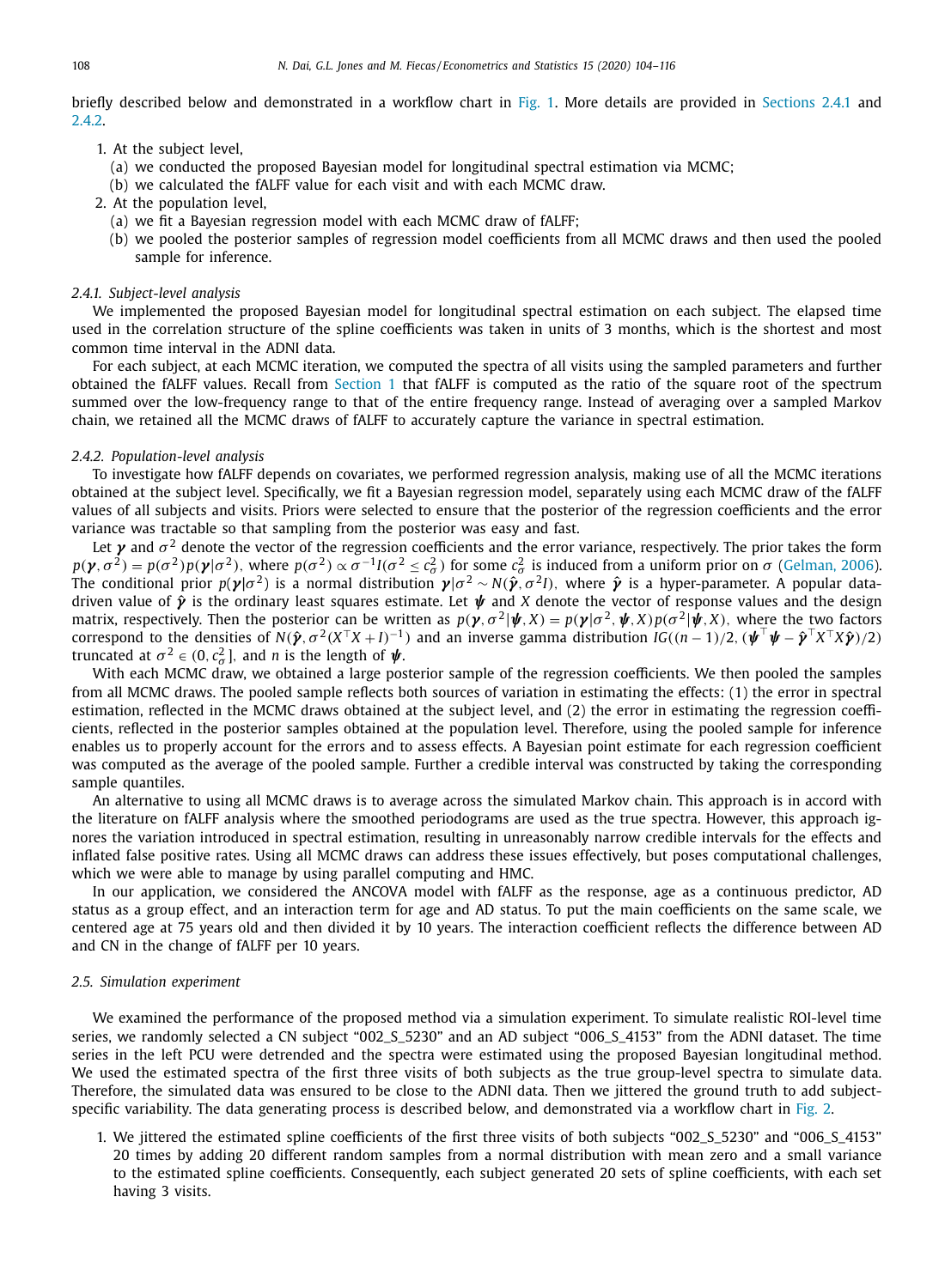<span id="page-5-0"></span>

(b) Log spectrum estimates of the ROI-level time series in the left PU of Subject "002 S 5018".

**Fig. 3.** Log spectrum estimates of two randomly selected subjects in the ADNI dataset. Displayed are the periodogram (gray), smoothed periodogram (blue) and Bayesian longitudinal estimate (black) with 95% pointwise credible intervals (dashed). (For interpretation of the references to color in this figure legend, the reader is referred to the web version of this article).

- 2. We treated the obtained 40 sets of spline coefficients as the true spline coefficients of the 40 generated subjects and calculated the corresponding true spectra using the smoothing spline model.
- 3. For each visit within each subject, we simulated one time series from the true spectrum using the time-frequency toggle (Kirch and [Politis,](#page-11-0) 2011; Fiecas and von Sachs, 2014).

We replicated the data generating process to obtain 100 datasets that share a common group-level spectrum, with each individual-level spectrum being the group-level spectrum with an individual-specific and a visit-specific jitter. Each simulated dataset contains 20 CN subjects and 20 AD subjects, with each subject having 3 visits and each visit within each subject having one time series.

We implemented the proposed Bayesian longitudinal method on each simulated subject to estimate the spectra of the time series of the three visits simultaneously. At each MCMC iteration, we recorded the estimated spline coefficients and the estimated log spectra. A point estimate of the log spectrum value at each frequency grid was obtained by averaging over the simulated Markov chain. A nominal 95% Bayesian credible interval of the log spectrum value at each frequency grid was constructed using the 2.5% and 97.5% sample quantiles. The point estimate and pointwise credible intervals for log spectrum were then exponentiated to obtain the corresponding point estimate and pointwise credible interval for the spectrum.

To assess the quality of the spectral estimation, we considered two error criteria: the mean squared error (MSE) for estimating the log spectrum evaluated at each frequency, and the total variation distance (TVD) between a normalized spectrum estimator and the true normalized spectrum. TVD measures the dissimilarity between two spectra in terms of the distribution of the power across frequencies rather than the magnitude of the oscillations [\(Alvarez-Esteban](#page-11-0) et al., 2016; Euán et al., 2018).

We examined the performance of three methods: the smoothed periodogram, the single-visit Bayesian model, where the multiple visits of each subject were treated as independent single-visit subjects, and the proposed longitudinal Bayesian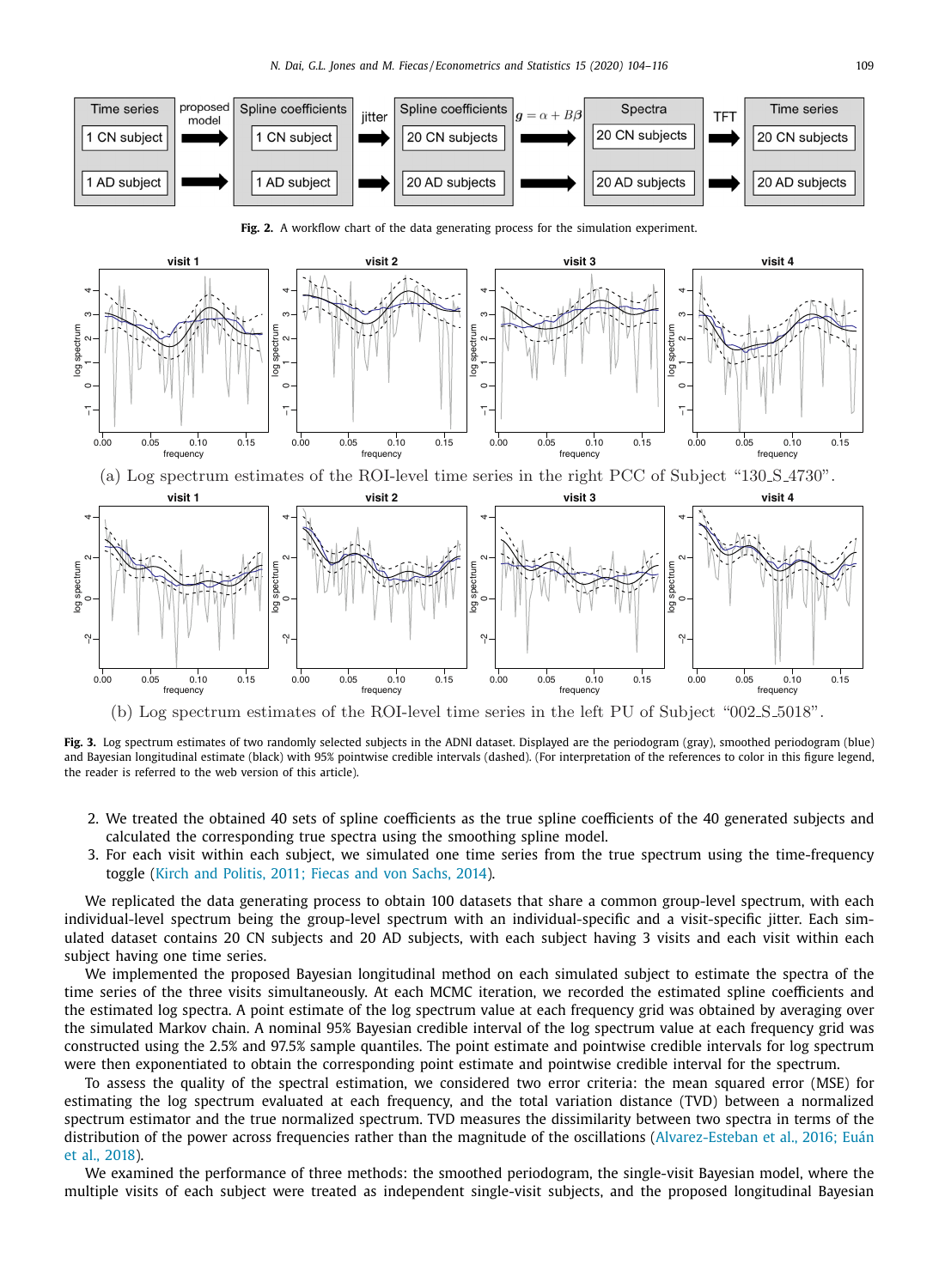<span id="page-6-0"></span>

**Fig. 4.** Boxplot of the estimated within-subject correlation coefficients.

method that models the correlation across visits. The first method is a standard approach [\(Shumway](#page-12-0) and Stoffer, 2011). Comparing the second and third methods allows us to see the gains in performance by accounting for the correlation across visits. We compared the methods using the percent improvement in TVD or MSE relative to the TVD or MSE in using the smoothed periodogram.

We paid special attention to how well we estimated fALFF, the variable of interest in our ADNI data analysis. Three frequency bands were considered for fALFF calculation: the low-frequency band (0.01–0.08 Hz), slow-4 (0.027–0.073 Hz), and slow-5 (0.01–0.027 Hz). For each simulated time series, we computed a spectrum estimate, based on which the fALFF was approximated and a squared error was obtained. Then by averaging across all subjects within a simulated dataset, we obtained an estimate for MSE.

#### **3. Results**

#### *3.1. ADNI data analysis*

[Fig.](#page-5-0) 3 shows the log spectrum estimates of two randomly selected subjects obtained using the proposed method and the smoothed periodogram approach. As observed in [Fig.](#page-5-0)  $3(a)$  visit 1–3 and (b) visit 3, the smoothed periodogram estimates using the generalized cross validation (GCV) of span selection [\(Ombao](#page-12-0) et al., 2001) appeared too flat. In comparison, the estimates obtained using the proposed model were in better shape. On the other hand, the log raw periodogram could be very low at frequency 0, as presented in [Fig.](#page-5-0)  $3(a)$  visit 3 and (b) visit 3, thus pulling down the smoothed periodogram. By borrowing information from the other visits of the same subject, the Bayesian longitudinal method overcame this problem.

Fig. 4 shows for each ROI the estimated within-subject correlations of all subjects. Recall that the window of the correlation coefficient is 3 months. The degree of within-subject correlation varied across subjects and across regions. In general, the correlations appeared well above zero. For most subjects, we observed moderate to high correlations in all the ROIs.

[Table](#page-7-0) 1 shows the point estimates and the 95% credible intervals for the age effect, the group effect  $I_{AD}$ , and the interaction between age and *I<sub>AD</sub>*. Recall that we rescaled age in the unit of 10 years, as described in [Section](#page-4-0) 2.4.2. For the CN subjects, the age effect appeared significant in the bilateral PCU and PU in the low-frequency band, and in the bilateral PU in the slow-4 band. Specifically, fALFF in the low-frequency band decreased between approximately 0.01 and 0.04 every 10 years in the left PCU and the bilateral PU, while in the right PCU, the decrease was between approximately 0.00 and 0.03. The AD patients had significantly lower fALFF than the CN subjects in all the eight ROIs in both the low-frequency band and the slow-4 band, and in the bilateral PCU in the slow-5 band. The largest difference between AD and CN was in the left PCC and the bilateral PCU in the low-frequency band, in the left PCC in the slow-4 band, and in the bilateral PCU in the slow-5 band. The interaction between age and *I<sub>AD</sub>* showed no difference between AD and CN except in the left PCU in the low-frequency band, where fALFF decreased with age in the CN subjects but not in the AD subjects.

#### *3.2. Simulation experiment*

[Fig.](#page-8-0) 5 compares the log spectrum estimates of two randomly selected subjects obtained using the proposed Bayesian longitudinal method, the single-visit Bayesian method and the smoothed periodogram approach with GCV for automatic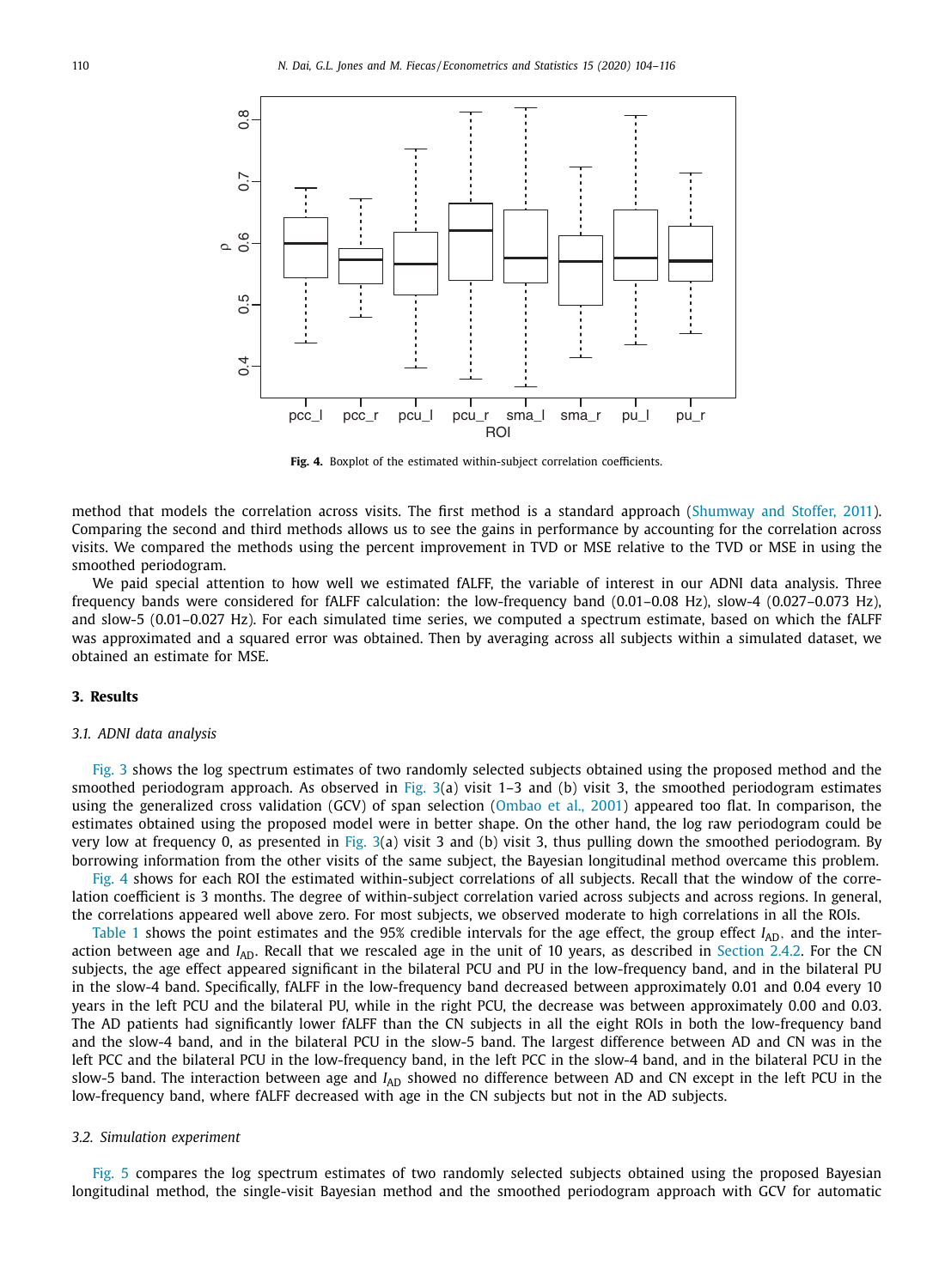<span id="page-7-0"></span>

| Table 1 |  |                                  |  |
|---------|--|----------------------------------|--|
|         |  | ADNI fMRI data analysis results. |  |

| Effect<br><b>ROI</b> |           | Low-freq. (0.01-0.08 Hz) |           | Slow-4 (0.027-0.073 Hz) |           | Slow-5 (0.01-0.027 Hz) |           |           |           |           |
|----------------------|-----------|--------------------------|-----------|-------------------------|-----------|------------------------|-----------|-----------|-----------|-----------|
|                      |           | Estimate                 | 95% CI    |                         | Estimate  | 95% CI                 |           | Estimate  | 95% CI    |           |
| PCC L                | Age       | $-0.0125$                | $-0.0311$ | 0.0061                  | $-0.0111$ | $-0.0281$              | 0.0060    | $-0.0012$ | $-0.0095$ | 0.0072    |
|                      | AD        | $-0.0319$                | $-0.0485$ | $-0.0152$               | $-0.0260$ | $-0.0411$              | $-0.0108$ | $-0.0060$ | $-0.0135$ | 0.0015    |
|                      | Age:AD    | 0.0026                   | $-0.0282$ | 0.0335                  | 0.0101    | $-0.0178$              | 0.0381    | $-0.0081$ | $-0.0219$ | 0.0058    |
| PCC R                | Age       | $-0.0024$                | $-0.0206$ | 0.0159                  | $-0.0052$ | $-0.0214$              | 0.0111    | 0.0025    | $-0.0056$ | 0.0107    |
|                      | <b>AD</b> | $-0.0190$                | $-0.0353$ | $-0.0028$               | $-0.0199$ | $-0.0344$              | $-0.0054$ | 0.0016    | $-0.0057$ | 0.0090    |
|                      | Age:AD    | $-0.0105$                | $-0.0405$ | 0.0195                  | 0.0034    | $-0.0232$              | 0.0300    | $-0.0146$ | $-0.0282$ | $-0.0009$ |
| PCU L                | Age       | $-0.0222$                | $-0.0384$ | $-0.0060$               | $-0.0147$ | $-0.0299$              | 0.0006    | $-0.0066$ | $-0.0149$ | 0.0017    |
|                      | <b>AD</b> | $-0.0313$                | $-0.0459$ | $-0.0167$               | $-0.0181$ | $-0.0317$              | $-0.0045$ | $-0.0143$ | $-0.0216$ | $-0.0069$ |
|                      | Age:AD    | 0.0281                   | 0.0011    | 0.0550                  | 0.0215    | $-0.0036$              | 0.0465    | 0.0064    | $-0.0072$ | 0.0199    |
| PCU R                | Age       | $-0.0164$                | $-0.0317$ | $-0.0011$               | $-0.0083$ | $-0.0234$              | 0.0068    | $-0.0063$ | $-0.0143$ | 0.0016    |
|                      | <b>AD</b> | $-0.0312$                | $-0.0448$ | $-0.0176$               | $-0.0156$ | $-0.0290$              | $-0.0022$ | $-0.0188$ | $-0.0258$ | $-0.0118$ |
|                      | Age:AD    | 0.0188                   | $-0.0065$ | 0.0440                  | 0.0125    | $-0.0121$              | 0.0372    | 0.0079    | $-0.0051$ | 0.0209    |
| SMA L                | Age       | $-0.0046$                | $-0.0228$ | 0.0137                  | $-0.0046$ | $-0.0213$              | 0.0121    | 0.0008    | $-0.0078$ | 0.0094    |
|                      | <b>AD</b> | $-0.0182$                | $-0.0347$ | $-0.0018$               | $-0.0188$ | $-0.0338$              | $-0.0038$ | 0.0031    | $-0.0046$ | 0.0107    |
|                      | Age:AD    | 0.0071                   | $-0.0235$ | 0.0375                  | 0.0127    | $-0.0151$              | 0.0404    | $-0.0077$ | $-0.0219$ | 0.0065    |
| SMAR                 | Age       | $-0.0076$                | $-0.0276$ | 0.0124                  | $-0.0086$ | $-0.0260$              | 0.0088    | 0.0044    | $-0.0040$ | 0.0127    |
|                      | AD        | $-0.0179$                | $-0.0358$ | $-0.0000$               | $-0.0196$ | $-0.0351$              | $-0.0040$ | 0.0039    | $-0.0034$ | 0.0113    |
|                      | Age:AD    | 0.0195                   | $-0.0137$ | 0.0526                  | 0.0201    | $-0.0087$              | 0.0489    | $-0.0033$ | $-0.0170$ | 0.0104    |
| PU L                 | Age       | $-0.0243$                | $-0.0413$ | $-0.0074$               | $-0.0174$ | $-0.0338$              | $-0.0009$ | $-0.0073$ | $-0.0147$ | 0.0002    |
|                      | <b>AD</b> | $-0.0224$                | $-0.0376$ | $-0.0071$               | $-0.0232$ | $-0.0381$              | $-0.0083$ | $-0.0004$ | $-0.0071$ | 0.0063    |
|                      | Age:AD    | 0.0143                   | $-0.0137$ | 0.0422                  | 0.0098    | $-0.0173$              | 0.0370    | 0.0044    | $-0.0079$ | 0.0167    |
| PU R                 | Age       | $-0.0264$                | $-0.0430$ | $-0.0099$               | $-0.0220$ | $-0.0382$              | $-0.0059$ | $-0.0025$ | $-0.0099$ | 0.0049    |
|                      | <b>AD</b> | $-0.0150$                | $-0.0298$ | $-0.0001$               | $-0.0159$ | $-0.0302$              | $-0.0015$ | 0.0007    | $-0.0058$ | 0.0073    |
|                      | Age:AD    | 0.0139                   | $-0.0135$ | 0.0412                  | 0.0167    | $-0.0098$              | 0.0430    | $-0.0067$ | $-0.0189$ | 0.0054    |

#### **Table 2**

Percent improvement measured in MSE and TVD, using the Bayesian models relative to the smoothed periodogram approach. "l-Bayes" and "Bayes" are the longitudinal and single-visit Bayesian methods, respectively. Standard errors are given in parentheses.

| Error type | Method  | Overall      | Visit 1      | Visit 2      | Visit 3      |
|------------|---------|--------------|--------------|--------------|--------------|
| <b>MSE</b> | l-Bayes | 0.240(0.004) | 0.230(0.008) | 0.253(0.007) | 0.237(0.008) |
|            | Bayes   | 0.039(0.006) | 0.018(0.010) | 0.051(0.011) | 0.048(0.010) |
| TVD.       | l-Bayes | 0.175(0.003) | 0.184(0.005) | 0.170(0.005) | 0.171(0.005) |
|            | Bayes   | 0.074(0.003) | 0.084(0.006) | 0.067(0.006) | 0.071(0.006) |

bandwidth selection. We observed that GCV tended to over smooth. Compared to the smoothed periodogram approach, Bayesian methods better captured the shape of the curve. The longitudinal estimate was generally closer to the truth than the single-visit estimate, especially at the ends and in regions with sharp curvatures. By forcing similar spectrum estimates across visits, the longitudinal estimate was smoother and more accurate, while the single-visit estimate appeared too variable.

[Fig.](#page-8-0) 6 compares the three spectral estimation methods using two error criteria: MSE integrated across all frequencies, and TVD from the true spectrum. With each criterion, we observed that both Bayesian methods had generally smaller estimation errors than the smoothed periodogram approach. Further, the longitudinal Bayesian model showed smaller errors than the single-visit model, which shows the gains in accounting for the within-subject dependence. Table 2 shows how much the spectral estimation quality was improved by using the Bayesian models instead of the smoothed periodogram approach. Errors were computed for different visits and also integrated as "overall error". The proposed Bayesian longitudinal model showed substantial improvement, generally about 24% and 17.5%, measured in MSE and TVD, respectively. Compared to the single-visit Bayesian model, the longitudinal model was at least 5 times better when using MSE, and 2 times better when using TVD.

[Fig.](#page-9-0) 7 shows the MSE for estimating fALFF using different spectral estimation methods. Three frequency bands were considered: the low-frequency band (0.01–0.08 Hz), slow-4 (0.027–0.073 Hz), and slow-5 (0.01–0.027 Hz). On all three frequency bands, the Bayesian longitudinal model estimated fALFF with substantially smaller errors compared to the smoothed periodogram approach. The single-visit Bayesian method also showed better performance than the smoothed periodogram approach, especially on the slow-5 band, but in general inferior to the longitudinal model.

The take-home message was that the proposed longitudinal method allows for modeling developmental trends across aging, which cross-sectional models cannot do. In addition, we were able to obtain more precise estimates of the spectra by borrowing information across visits within an individual.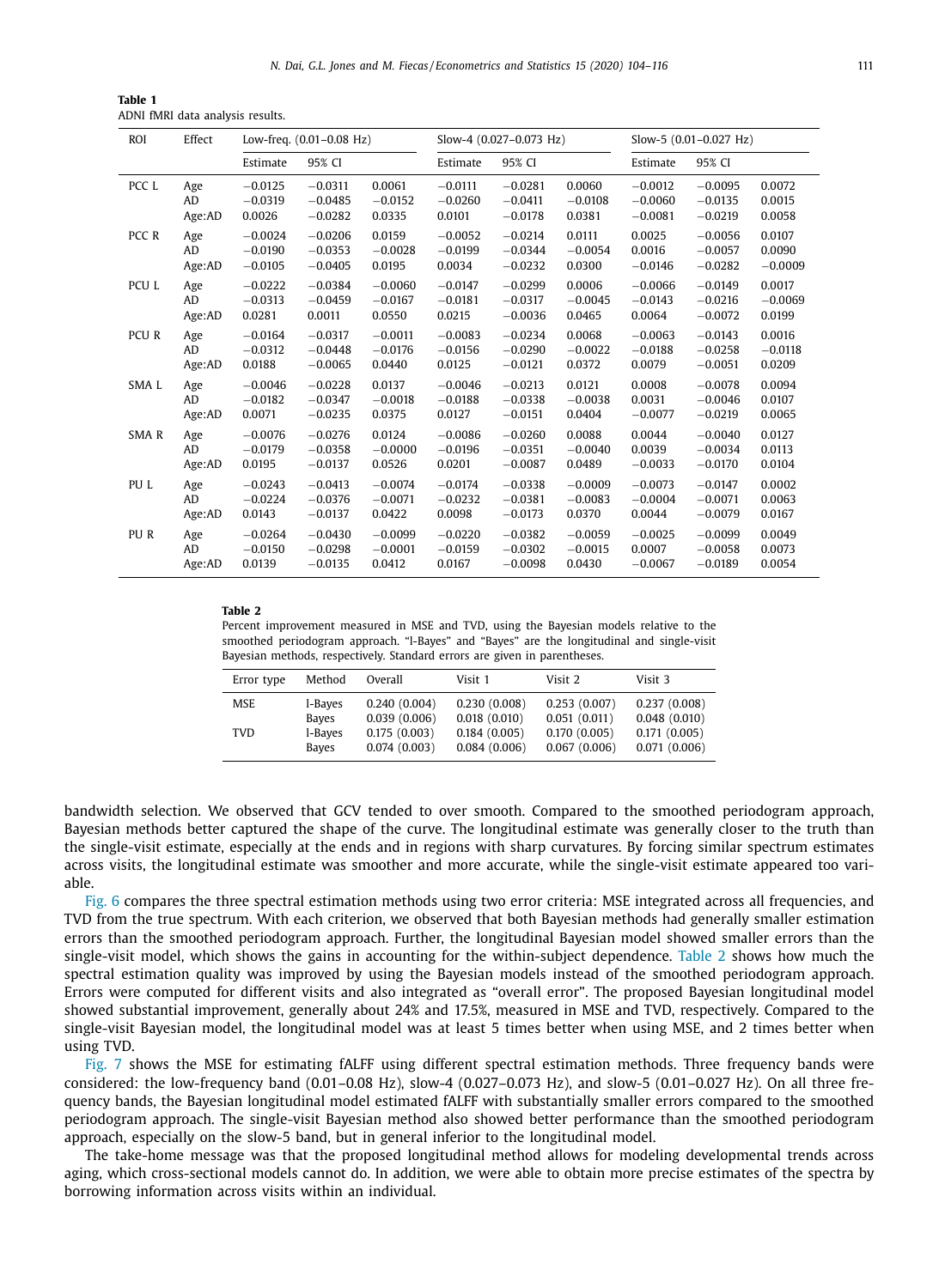<span id="page-8-0"></span>

Fig. 5. True and estimated log spectra of two simulated subjects. Red is the truth. Gray is the raw periodogram. Blue is the smoothed periodogram. Black is the longitudinal Bayesian estimate (solid) with 95% pointwise credible interval (dashed). Green is the single-visit Bayesian estimate (solid) with 95% pointwise credible interval (dashed). (For interpretation of the references to color in this figure legend, the reader is referred to the web version of this article).



**Fig. 6.** Boxplots of MSE and TVD for spectral estimation. "l-Bayes" is the Bayesian longitudinal method; "Bayes" is the single-visit Bayesian method; "GCV" is the smoothed periodogram with GCV.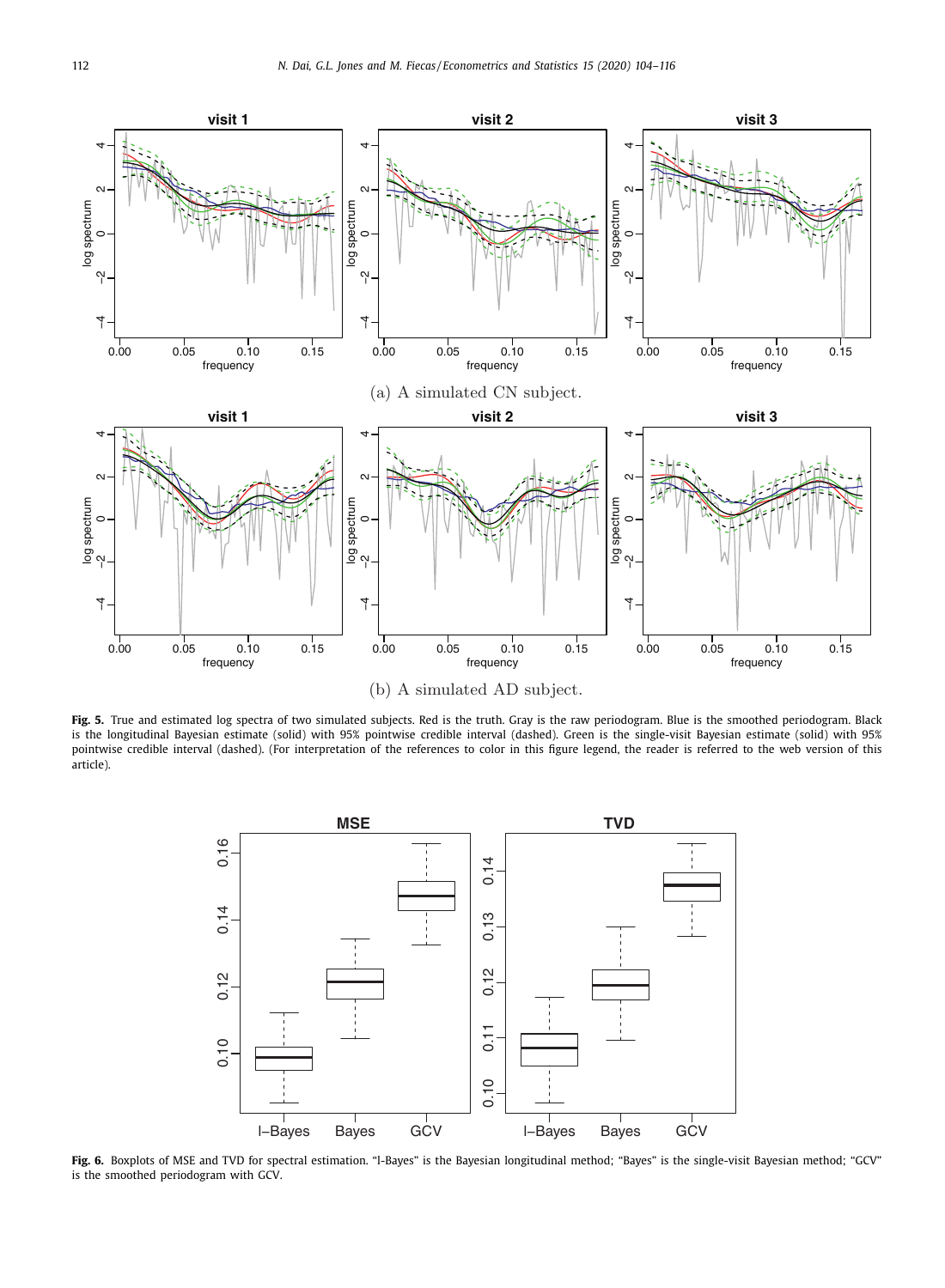<span id="page-9-0"></span>

Fig. 7. Boxplots of MSE for estimating fALFF on three frequency bands: the low-frequency band (0.01-0.08 Hz), slow-4 (0.027-0.073 Hz), and slow-5 (0.01–0.027 Hz)."l-Bayes" is the Bayesian longitudinal method; "Bayes" is the single-visit Bayesian method; "GCV" is the smoothed periodogram with GCV.

#### **4. Discussion**

We developed a Bayesian longitudinal model for the spectra across visits to model and estimate longitudinal trend of fALFF. Using our model, we found that (i) many regions showed a decrease in fALFF between AD and CN, (ii) fALFF from many regions decreased with aging, and (iii) the differences between AD and CN in fALFF and their longitudinal trends were frequency-dependent.

When looking at the entire low-frequency band (0.01–0.08 Hz), we saw that the bilateral PCC and the bilateral PCU had lower fALFF values for those with AD. The disruption in the low frequency oscillations from these regions has been observed in [cross-sectional](#page-11-0) studies on those with amnestic mild cognitive impairment or AD (Han et al., 2011; Liu et al., 2014; Cha et al., 2015; Long et al., 2016). Indeed, the PCC and PCU make up a part of the DMN, and the DMN has been shown to distinguish AD from healthy aging [\(Greicius](#page-11-0) et al., 2004). Furthermore, previous cross-sectional studies have provided evidence of disruption in the activity and in the functional networks that involve the SMA and the PU (Wang et al., 2007; [Binnewijzend](#page-12-0) et al., 2012; Vidoni et al., 2012).

Healthy aging is associated with cognitive decline that affects speed, episodic memory, and reasoning, with effects most pronounced after the age of 60 (Hedden and [Gabrieli,](#page-11-0) 2004). Our results showed that aging is associated with a decrease in low frequency activity, which agrees with previous studies on aging effects. For instance, previous studies have shown decreased activity in the DMN and disruptions in connectivity networks [\(Damoiseaux](#page-11-0) et al., 2007; Onoda et al., 2012). While results about aging effects on the DMN are fairly consistent, there have been contrasting results on aging effects that involve motor and subcortical networks [\(Sala-Llonch](#page-12-0) et al., 2015). Activity in the low frequencies within the SMA and the DMN have been shown to correlate negatively with age (Hu et al., [2014\)](#page-11-0). Though we found aging effects in the PCU and the PU in the low-frequency band, we did not find aging effects in the PCC and the SMA. However, we did not find aging effects in fALFF in the slow-4 and slow-5 frequency bands except in the slow-4 frequency band for the PU, contrasting a previous study (Ren et al., [2016\)](#page-12-0). We point out that previous resting-state fMRI studies on normal aging have compared cohorts comprised of "young" and "old" participants or were conducted using a sample of participants that covered a wide range in age [\(Damoiseaux](#page-11-0) et al., 2007), which contrasts our analysis that leverages the longitudinal design of ADNI to study aging effects. Therefore, our results on the longitudinal changes in fALFF enrich the existing literature on the aging effects on low frequency oscillations.

MCMC often raises computational challenges when data is high-dimensional, as is the case in longitudinal fMRI studies. Indeed, a voxel-level analysis was impractical, hence, we worked with ROI-level fMRI signals, substantially reducing the computation time. As spectral estimation was independent between ROIs and between subjects, we were able to run jobs in parallel on several machines simultaneously. Additionally, using HMC instead of random walk Metropolis-Hastings effectively lowered the computational cost.

One limitation of our analysis is that we did not account for missing data. Missing data is not uncommon in longitudinal fMRI studies. For example, situations may arise where data must be discarded due to excessive movement or scanner artifact. Data might also be missing due to missed appointments or attrition. Note that in spectral estimation, missing data means missing a whole spectrum curve instead of only one observation. The problem of missing data makes analysis even more challenging. In non-imaging analyses, there is a rich Bayesian literature on handling missing data (Daniels and Hogan, 2008; Diggle and Kenward, 1994; Little and Rubin, 2014; [Molenberghs](#page-11-0) and Kenward, 2007). We hope to adapt the existing approaches to the longitudinal imaging setting in future research.

## **5. Conclusion**

We introduced a novel Bayesian model for longitudinal spectral estimation of resting-state fMRI data. The model properly accounts for the correlation inherent in repeated measures data. We also provided a Bayesian framework for subsequent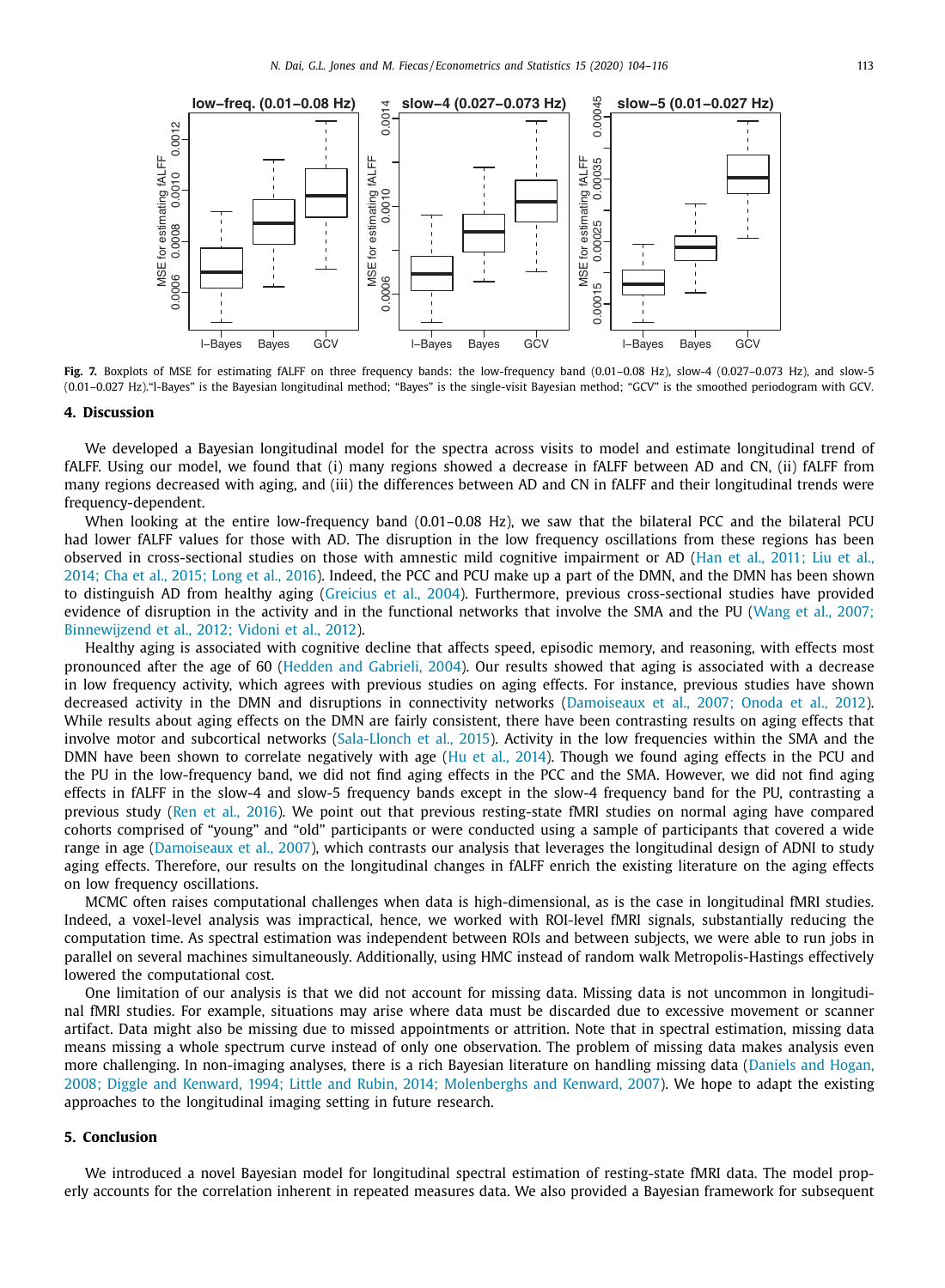<span id="page-10-0"></span>data analysis and inference that accounts for the variation in spectral estimation. We used our method to study the longitudinal changes in the low frequency components of resting-state fMRI signals from the ADNI database. We generally saw lower fALFF in AD and a decreasing trend over time, consistent with previous studies on mild cognitive impairment and Alzheimer's disease. Our results highlight abnormalities of low frequency oscillations in AD and their association with aging.

The code for implementing the proposed method and data analysis is available at [https://github.com/mfiecas/longBayes.](https://github.com/mfiecas/longBayes)

#### **Acknowledgment**

Data collection and sharing for this project was funded by the Alzheimer's Disease Neuroimaging Initiative (ADNI; Principal Investigator Michael W. Weiner, MD) (National [Institutes](https://doi.org/10.13039/100000002) of Health Grant U01 AG024904) and DOD ADNI (Department of Defense award number W81XWH-12-2-0012). ADNI is funded by the National Institute on Aging, the National Institute of Biomedical Imaging and Bioengineering, and through generous contributions from the following: AbbVie, Alzheimer's Association; Alzheimer's Drug Discovery Foundation; Araclon Biotech; BioClinica, Inc.; Biogen; Bristol-Myers Squibb Company; CereSpir, Inc.; Cogstate; Eisai Inc.; Elan Pharmaceuticals, Inc.; Eli Lilly and Company; EuroImmun; F. Hoffmann-La Roche Ltd and its affiliated company Genentech, Inc.; Fujirebio; GE Healthcare; IXICO Ltd.; Janssen Alzheimer Immunotherapy Research & Development, LLC.; Johnson & Johnson Pharmaceutical Research & Development LLC.; Lumosity; Lundbeck; Merck & Co., Inc.; Meso Scale Diagnostics, LLC.; NeuroRx Research; Neurotrack Technologies; Novartis Pharmaceuticals Corporation; Pfizer Inc.; Piramal Imaging; Servier; Takeda Pharmaceutical Company; and Transition Therapeutics. The Canadian Institutes of Health Research is providing funds to support ADNI clinical sites in Canada. Private sector contributions are facilitated by the Foundation for the National Institutes of Health [\(www.fnih.org\)](http://www.fnih.org). The grantee organization is the Northern California Institute for Research and Education, and the study is coordinated by the Alzheimer's Therapeutic Research Institute at the University of Southern California. ADNI data are disseminated by the Laboratory for NeuroImaging at the University of Southern California.

The authors would like to thank Timothy D. Johnson, James S. Hodges, and Brian B. Hart for helpful conversations.

#### **Appendix A. Prior specifications**

Let  $\otimes$  denote Kronecker product. We describe the prior specifications as follows:

$$
\alpha \sim N(0, \sigma_{\alpha}^{2}I_{V}),
$$
  
\n
$$
\beta \sim N(1_{V} \otimes \mu, \tau^{2}R_{\eta}(\rho) \otimes I_{J}),
$$
  
\n
$$
\mu \sim N(0, \sigma_{\mu}^{2}I_{J}),
$$
  
\n
$$
\tau \sim U(0, c_{\tau}),
$$
 and  
\n
$$
\rho \sim U(0, 1),
$$
\n(A.1)

where  $\sigma_\alpha^2$ ,  $\sigma_\mu^2$ , and  $c_\tau$  are fixed positive numbers. The uniform prior on  $\tau$ , recommended by [Gelman](#page-11-0) (2006), induces a prior on  $\tau^2$ ,  $p(\tau^2) \propto \tau^{-1} I(\tau^2 \leq c_\tau^2)$ .

# **Appendix B. Conditional posterior distributions**

The conditional posterior distributions are given by

$$
p(\boldsymbol{\alpha},\boldsymbol{\beta}|\mathbf{y},\boldsymbol{\mu},\tau^2,\rho) \propto \exp\left[-\frac{1}{2}\mathbf{1}_{VK}^\top\{\mathbf{g}+\exp(\mathbf{y}-\mathbf{g})\}-\frac{\boldsymbol{\alpha}^\top\boldsymbol{\alpha}}{2\sigma_{\alpha}^2}-\frac{c}{2\tau^2}\right],
$$
\n(B.1)

$$
\boldsymbol{\mu}|\boldsymbol{\beta}, \tau^2, \rho \sim N\bigg(\frac{d}{\tau^2} \big[\boldsymbol{\beta}_1, \ldots, \boldsymbol{\beta}_V\big] R_{\eta}^{-1}(\rho) \mathbf{1}_V, dI_J\bigg), \tag{B.2}
$$

$$
\tau^2|\boldsymbol{\beta}, \boldsymbol{\mu}, \rho \sim IG\left(\frac{VJ-1}{2}, \frac{c}{2}\right), \text{ for } \tau^2 \in (0, c_\tau^2], \text{ and}
$$
 (B.3)

$$
p(\rho|\beta, \mu, \tau^2) \propto \exp\left(-\frac{c}{2\tau^2}\right) \prod_{\nu=1}^{V-1} \left(1 - \rho^{2\eta_{\nu}}\right)^{-\frac{1}{2}} I(0 < \rho < 1), \tag{B.4}
$$

where  $c = \left(\boldsymbol{\beta} - \mathbf{1}_V \otimes \boldsymbol{\mu} \right)^\top \left( R_{\boldsymbol{\eta}}^{-1}(\rho) \otimes l_{\boldsymbol{\jmath}} \right) \left(\boldsymbol{\beta} - \mathbf{1}_V \otimes \boldsymbol{\mu} \right) \text{ and } d = \left(\tau^{-2} \mathbf{1}^\top R_{\boldsymbol{\eta}}^{-1}(\rho) \mathbf{1} + \sigma_{\mu}^{-2} \right)^{-1}.$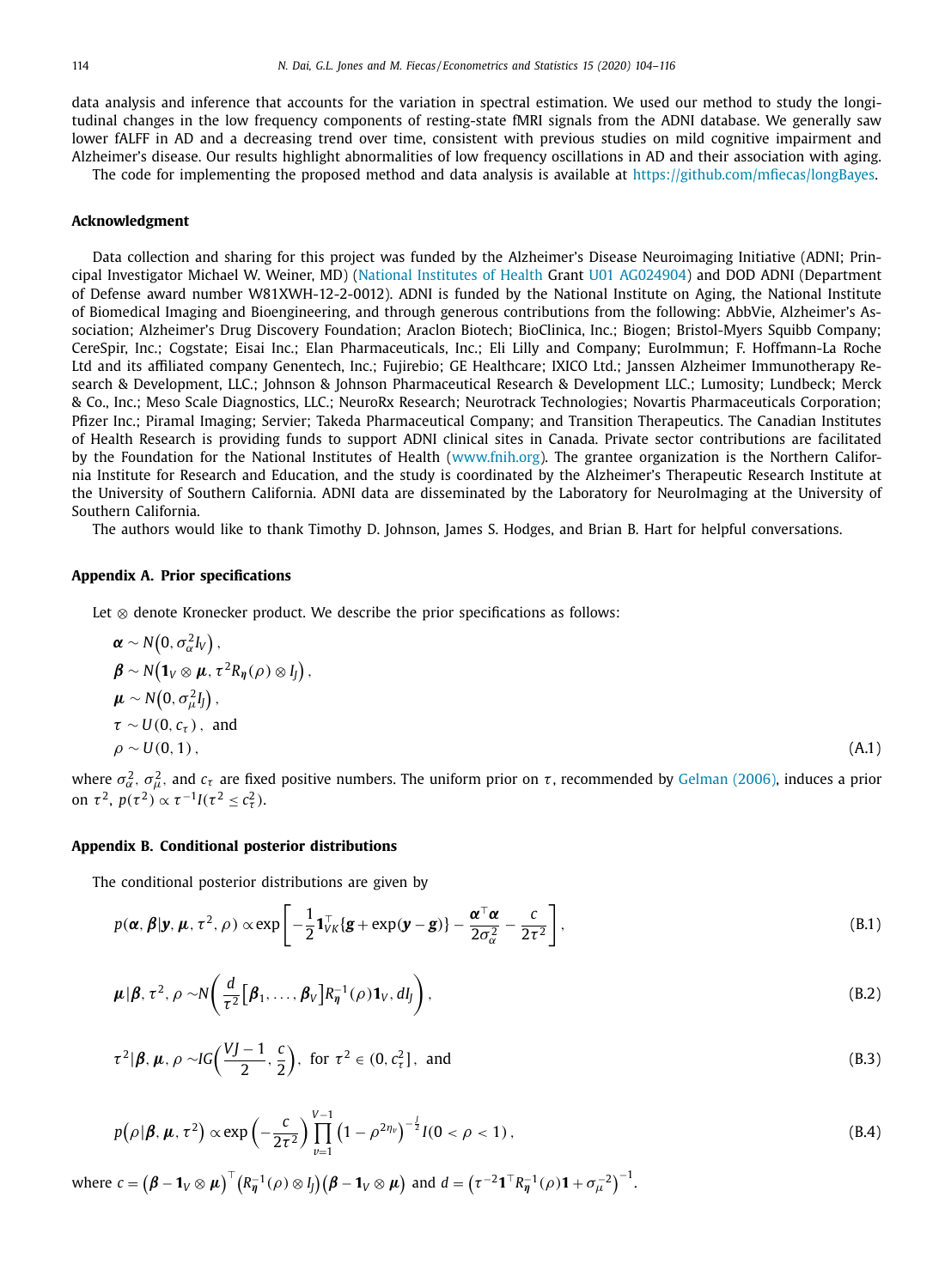## <span id="page-11-0"></span>**Appendix C. MCMC algorithm**

Our MCMC algorithm proceeds as follows:

- 1. *α* and *β* are sampled jointly from  $p(\alpha, \beta | y, \mu, \tau^2, \rho)$  [\(B.1\).](#page-10-0)
- 2.  $\mu$  is sampled from the normal distribution  $(B.2)$ .
- 3.  $\tau^2$  is sampled from the truncated inverse gamma distribution [\(B.3\).](#page-10-0)
- 4.  $\rho$  is sampled from  $p(\rho|\boldsymbol{\beta}, \boldsymbol{\mu}, \tau^2)$  [\(B.4\).](#page-10-0)

We used HMC in steps 1 and 4. In both HMC algorithms, the potential energy function of position was the negative log posterior density, and the kinetic energy function of momentum was assumed to be Gaussian.

#### **References**

- Alvarez-Esteban, P.C., Euán, C., Ortega, J., 2016. Time series clustering using the total variation distance with applications in oceanography. Environmetrics 27 (6), 355–369. doi[:10.1002/env.2398.](https://doi.org/10.1002/env.2398) Env.2398.
- Binnewijzend, M.A.A., Schoonheim, M.M., Sanz-Arigita, E., Wink, A.M., van der Flier, W.M., Tolboom, N., Adriaanse, S.M., Damoiseaux, J.S., Scheltens, P., van Berckel, B.N.M., Barkhof, F., 2012. Resting-state fMRI changes in Alzheimer's disease and mild cognitive impairment. Neurobiol. Aging 33 (9), 2018–2028. doi[:10.1016/j.neurobiolaging.2011.07.003.](https://doi.org/10.1016/j.neurobiolaging.2011.07.003)
- [Cha,](http://refhub.elsevier.com/S2452-3062(19)30006-1/sbref0003) J., [Hwang,](http://refhub.elsevier.com/S2452-3062(19)30006-1/sbref0003) J.-M., Jo, [H.J.,](http://refhub.elsevier.com/S2452-3062(19)30006-1/sbref0003) Seo, [S.W.,](http://refhub.elsevier.com/S2452-3062(19)30006-1/sbref0003) Na, [D.L.,](http://refhub.elsevier.com/S2452-3062(19)30006-1/sbref0003) Lee, [J.-M.,](http://refhub.elsevier.com/S2452-3062(19)30006-1/sbref0003) 2015. Assessment of functional [characteristics](http://refhub.elsevier.com/S2452-3062(19)30006-1/sbref0003) of amnestic mild cognitive impairment and Alzheimer's disease using various methods of resting-state fMRI analysis. BioMed Res. Int. 2015.

Chen, S., DuBois Bowman, F., 2011. A novel support vector classifier for longitudinal high-dimensional data and its application to neuroimaging data. Stat. Anal. Data Min. 4 (6), 604–611. doi[:10.1002/sam.10141.](https://doi.org/10.1002/sam.10141)

[Cordes,](http://refhub.elsevier.com/S2452-3062(19)30006-1/sbref0005) D., [Haughton,](http://refhub.elsevier.com/S2452-3062(19)30006-1/sbref0005) V.M., [Arfanakis,](http://refhub.elsevier.com/S2452-3062(19)30006-1/sbref0005) K., [Wendt,](http://refhub.elsevier.com/S2452-3062(19)30006-1/sbref0005) G.J., [Turski,](http://refhub.elsevier.com/S2452-3062(19)30006-1/sbref0005) P.A., [Moritz,](http://refhub.elsevier.com/S2452-3062(19)30006-1/sbref0005) C.H., [Quigley,](http://refhub.elsevier.com/S2452-3062(19)30006-1/sbref0005) M.A., [Meyerand,](http://refhub.elsevier.com/S2452-3062(19)30006-1/sbref0005) M.E., 2000. Mapping functionally related regions of brain with functional connectivity MR imaging. Am. J. [Neuroradiol.](http://refhub.elsevier.com/S2452-3062(19)30006-1/sbref0005) 21 (9), 1636–1644.

Dai, N., Jones, G., 2017. Multivariate initial sequence estimators in Markov chain Monte Carlo. J. Multivar. Anal. 159, 184–199. doi[:10.1016/j.jmva.2017.05.009.](https://doi.org/10.1016/j.jmva.2017.05.009) [Damoiseaux,](http://refhub.elsevier.com/S2452-3062(19)30006-1/sbref0007) J., [Beckmann,](http://refhub.elsevier.com/S2452-3062(19)30006-1/sbref0007) C., [Arigita,](http://refhub.elsevier.com/S2452-3062(19)30006-1/sbref0007) E.S., [Barkhof,](http://refhub.elsevier.com/S2452-3062(19)30006-1/sbref0007) F., [Scheltens,](http://refhub.elsevier.com/S2452-3062(19)30006-1/sbref0007) P., [Stam,](http://refhub.elsevier.com/S2452-3062(19)30006-1/sbref0007) C., [Smith,](http://refhub.elsevier.com/S2452-3062(19)30006-1/sbref0007) S., [Rombouts,](http://refhub.elsevier.com/S2452-3062(19)30006-1/sbref0007) S., 2007. Reduced resting-state brain activity in the "default network" in normal aging. Cereb. Cortex 18 (8), 1856–1864.

[Daniels,](http://refhub.elsevier.com/S2452-3062(19)30006-1/sbref0008) M., [Hogan,](http://refhub.elsevier.com/S2452-3062(19)30006-1/sbref0008) J., 2008. Missing data in longitudinal studies: strategies for Bayesian modeling and sensitivity analysis. Chapman & Hall/CRC [Monographs](http://refhub.elsevier.com/S2452-3062(19)30006-1/sbref0008) on Statistics & Applied Probability. Taylor & Francis.

[Diggle,](http://refhub.elsevier.com/S2452-3062(19)30006-1/sbref0009) P., [Kenward,](http://refhub.elsevier.com/S2452-3062(19)30006-1/sbref0009) M.G., 1994. Informative drop-out in [longitudinal](http://refhub.elsevier.com/S2452-3062(19)30006-1/sbref0009) data analysis. J. R. Stat. Soc. Ser. C (Appl. Stat.) 43 (1), 49–93.

[Euán,](http://refhub.elsevier.com/S2452-3062(19)30006-1/sbref0010) C., [Ombao,](http://refhub.elsevier.com/S2452-3062(19)30006-1/sbref0010) H., [Ortega,](http://refhub.elsevier.com/S2452-3062(19)30006-1/sbref0010) J., 2018. The [Hierarchical](http://refhub.elsevier.com/S2452-3062(19)30006-1/sbref0010) Spectral Merger algorithm: a new time series clustering procedure. J. Classif. 35, 71–99.

[Eubank,](http://refhub.elsevier.com/S2452-3062(19)30006-1/sbref0011) R.L., 1999. [Nonparametric](http://refhub.elsevier.com/S2452-3062(19)30006-1/sbref0011) regression and spline smoothing. Statistics: A Series of Textbooks and Monographs, 2, revised CRC Press.

- Fiecas, M., von Sachs, R., 2014. Data-driven shrinkage of the spectral density matrix of a high-dimensional time series. Electron. J. Stat. 8 (2), 2975–3003. doi[:10.1214/14-EJS977.](https://doi.org/10.1214/14-EJS977)
- Flegal, J.M., Haran, M., Jones, G.L., 2008. Markov chain Monte Carlo: can we trust the third significant figure? Stat. Sci. 23 (2), 250-260. [doi:10.1214/](https://doi.org/10.1214/08-STS257) 08-STS257.
- [Flegal,](http://refhub.elsevier.com/S2452-3062(19)30006-1/sbref0014) J.M., [Hughes,](http://refhub.elsevier.com/S2452-3062(19)30006-1/sbref0014) J., [Vats,](http://refhub.elsevier.com/S2452-3062(19)30006-1/sbref0014) D., [Dai,](http://refhub.elsevier.com/S2452-3062(19)30006-1/sbref0014) N., 2017. [mcmcse:](http://refhub.elsevier.com/S2452-3062(19)30006-1/sbref0014) Monte Carlo standard errors for MCMC. Riverside, CA, Denver, CO, Coventry, UK, and [Minneapolis,](http://refhub.elsevier.com/S2452-3062(19)30006-1/sbref0014) MN. R package version 1.3-2.
- van der Flier, W.M., Pijnenburg, Y.A., Fox, N.C., Scheltens, P., 2017. Early-onset versus late-onset Alzheimer's disease: the case of the missing APOE  $\epsilon$ 4 allele. Lancet Neurol. 10 (3), 280–288. doi[:10.1016/S1474-4422\(10\)70306-9.](https://doi.org/10.1016/S1474-4422(10)70306-9)
- Fox, M.D., Raichle, M.E., 2007. Spontaneous fluctuations in brain activity observed with functional magnetic resonance imaging. Nat. Rev. Neurosci. 8, 700– 711. doi[:10.1038/nrn2201.](https://doi.org/10.1038/nrn2201)
- Gelman, A., 2006. Prior distributions for variance parameters in hierarchical models (comment on article by Browne and Draper). Bayesian Anal. 1 (3), 515–534. doi[:10.1214/06-BA117A.](https://doi.org/10.1214/06-BA117A)
- [Geyer,](http://refhub.elsevier.com/S2452-3062(19)30006-1/sbref0018) C.J., 2011. [Introduction](http://refhub.elsevier.com/S2452-3062(19)30006-1/sbref0018) to Markov chain Monte Carlo. In: Brooks, S., Gelman, A., Meng, X.-L., Jones, G.L. (Eds.), Handbook of Markov Chain Monte Carlo. CRC Press.
- Goldsmith, J., Crainiceanu, C.M., Caffo, B., Reich, D., 2012. Longitudinal penalized functional regression for cognitive outcomes on neuronal tract measurements. J. R. Stat. Soc.: Ser. C (Appl. Stat.) 61 (3), 453–469. doi[:10.1111/j.1467-9876.2011.01031.x.](https://doi.org/10.1111/j.1467-9876.2011.01031.x)
- Greicius, M.D., Krasnow, B., Reiss, A.L., Menon, V., 2003. Functional connectivity in the resting brain: a network analysis of the default mode hypothesis. Proc. Natl. Acad. Sci. 100 (1), 253–258. doi[:10.1073/pnas.0135058100.](https://doi.org/10.1073/pnas.0135058100) [http://www.pnas.org/content/100/1/253.full.pdf.](http://www.pnas.org/content/100/1/253.full.pdf)
- [Greicius,](http://refhub.elsevier.com/S2452-3062(19)30006-1/sbref0021) M.D., [Srivastava,](http://refhub.elsevier.com/S2452-3062(19)30006-1/sbref0021) G., [Reiss,](http://refhub.elsevier.com/S2452-3062(19)30006-1/sbref0021) A.L., [Menon,](http://refhub.elsevier.com/S2452-3062(19)30006-1/sbref0021) V., 2004. [Default-mode](http://refhub.elsevier.com/S2452-3062(19)30006-1/sbref0021) network activity distinguishes Alzheimer's disease from healthy aging: evidence from functional MRI. Proc. Natl. Acad. Sci. USA 101 (13), 4637–4642.
- Hampson, M., Peterson, B.S., Skudlarski, P., Gatenby, J.C., Gore, J.C., 2002. Detection of functional connectivity using temporal correlations in MRI images. Hum. Brain Map. 15 (4), 247–262. doi[:10.1002/hbm.10022.](https://doi.org/10.1002/hbm.10022)
- [Han,](http://refhub.elsevier.com/S2452-3062(19)30006-1/sbref0023) Y., [Wang,](http://refhub.elsevier.com/S2452-3062(19)30006-1/sbref0023) J., [Zhao,](http://refhub.elsevier.com/S2452-3062(19)30006-1/sbref0023) Z., [Min,](http://refhub.elsevier.com/S2452-3062(19)30006-1/sbref0023) B., [Lu,](http://refhub.elsevier.com/S2452-3062(19)30006-1/sbref0023) J., [Li,](http://refhub.elsevier.com/S2452-3062(19)30006-1/sbref0023) K., [He,](http://refhub.elsevier.com/S2452-3062(19)30006-1/sbref0023) Y., [Jia,](http://refhub.elsevier.com/S2452-3062(19)30006-1/sbref0023) J., 2011. [Frequency-dependent](http://refhub.elsevier.com/S2452-3062(19)30006-1/sbref0023) changes in the amplitude of low-frequency fluctuations in amnestic mild cognitive impairment: a resting-state fMRI study. NeuroImage 55 (1), 287–295.
- Hart, B., Cribben, I., Fiecas, M., 2018. A longitudinal model for functional connectivity networks using resting-state fMRI. NeuroImage 178, 687-701. doi:10. [1016/j.neuroimage.2018.05.071.](https://doi.org/10.1016/j.neuroimage.2018.05.071)

[Hedden,](http://refhub.elsevier.com/S2452-3062(19)30006-1/sbref0025) T., [Gabrieli,](http://refhub.elsevier.com/S2452-3062(19)30006-1/sbref0025) J.D.E., 2004. Insights into the ageing mind: a view from cognitive [neuroscience.](http://refhub.elsevier.com/S2452-3062(19)30006-1/sbref0025) Nat. Rev. Neurosci. 5 (2), 87–96.

- Holland, D., Desikan, R.S., Dale, A.M., McEvoy, L.K., for the Alzheimers Disease Neuroimaging Initiative, 2012. Rates of decline in Alzheimer's disease decrease with age. PLOS ONE 7 (8), 1–12. doi[:10.1371/journal.pone.0042325.](https://doi.org/10.1371/journal.pone.0042325)
- [Hu,](http://refhub.elsevier.com/S2452-3062(19)30006-1/sbref0027) S., [Chao,](http://refhub.elsevier.com/S2452-3062(19)30006-1/sbref0027) H.H., [Zhang,](http://refhub.elsevier.com/S2452-3062(19)30006-1/sbref0027) S., [Ide,](http://refhub.elsevier.com/S2452-3062(19)30006-1/sbref0027) J.S., Li, [C.-S.](http://refhub.elsevier.com/S2452-3062(19)30006-1/sbref0027) R., 2014. Changes in cerebral morphometry and amplitude of [low-frequency](http://refhub.elsevier.com/S2452-3062(19)30006-1/sbref0027) fluctuations of BOLD signals during healthy aging: correlation with inhibitory control. Brain Struct. Funct. 219 (3), 983–994.
- Hyun, J.W., Li, Y., Huang, C., Styner, M., Lin, W., Zhu, H., 2016. STGP: Spatio-temporal Gaussian process models for longitudinal neuroimaging data. NeuroImage 134, 550–562. doi[:10.1016/j.neuroimage.2016.04.023.](https://doi.org/10.1016/j.neuroimage.2016.04.023)
- James, B.D., Caffo, B., Stewart, W.F., Yousem, D., Davatzikos, C., Schwartz, B.S., 2011. Genetic risk factors for longitudinal changes in structural MRI in former organolead workers. J. Aging Res. 2011. doi[:10.4061/2011/362189.](https://doi.org/10.4061/2011/362189)
- Kirch, C., Politis, D.N., 2011. TFT-bootstrap: resampling time series in the frequency domain to obtain replicates in the time domain. Ann. Stat. 39 (3), 1427–1470. doi[:10.1214/10-AOS868.](https://doi.org/10.1214/10-AOS868)

[Little,](http://refhub.elsevier.com/S2452-3062(19)30006-1/sbref0031) R., [Rubin,](http://refhub.elsevier.com/S2452-3062(19)30006-1/sbref0031) D., 2014. Statistical analysis with missing data. Wiley Series in [Probability](http://refhub.elsevier.com/S2452-3062(19)30006-1/sbref0031) and Statistics. Wiley.

- Liu, X., Wang, S., Zhang, X., Wang, Z., Tian, X., He, Y., 2014. Abnormal amplitude of low-frequency fluctuations of intrinsic brain activity in Alzheimer's disease. J. Alzheimer's Dis. 40 (2), 387–397. doi[:10.3233/JAD-131322.](https://doi.org/10.3233/JAD-131322)
- [Long,](http://refhub.elsevier.com/S2452-3062(19)30006-1/sbref0033) Z., [Jing,](http://refhub.elsevier.com/S2452-3062(19)30006-1/sbref0033) B., [Yan,](http://refhub.elsevier.com/S2452-3062(19)30006-1/sbref0033) H., [Dong,](http://refhub.elsevier.com/S2452-3062(19)30006-1/sbref0033) J., [Liu,](http://refhub.elsevier.com/S2452-3062(19)30006-1/sbref0033) H., [Mo,](http://refhub.elsevier.com/S2452-3062(19)30006-1/sbref0033) X., [Han,](http://refhub.elsevier.com/S2452-3062(19)30006-1/sbref0033) Y., Li, [H.,](http://refhub.elsevier.com/S2452-3062(19)30006-1/sbref0033) 2016. A support vector [machine-based](http://refhub.elsevier.com/S2452-3062(19)30006-1/sbref0033) method to identify mild cognitive impairment with multi-level characteristics of magnetic resonance imaging. Neuroscience 331, 169–176.
- [Lowe,](http://refhub.elsevier.com/S2452-3062(19)30006-1/sbref0034) M., [Mock,](http://refhub.elsevier.com/S2452-3062(19)30006-1/sbref0034) B., [Sorenson,](http://refhub.elsevier.com/S2452-3062(19)30006-1/sbref0034) J., 1998. Functional connectivity in single and multislice echoplanar imaging using [resting-state](http://refhub.elsevier.com/S2452-3062(19)30006-1/sbref0034) fluctuations. NeuroImage 7 (2), 119–132.